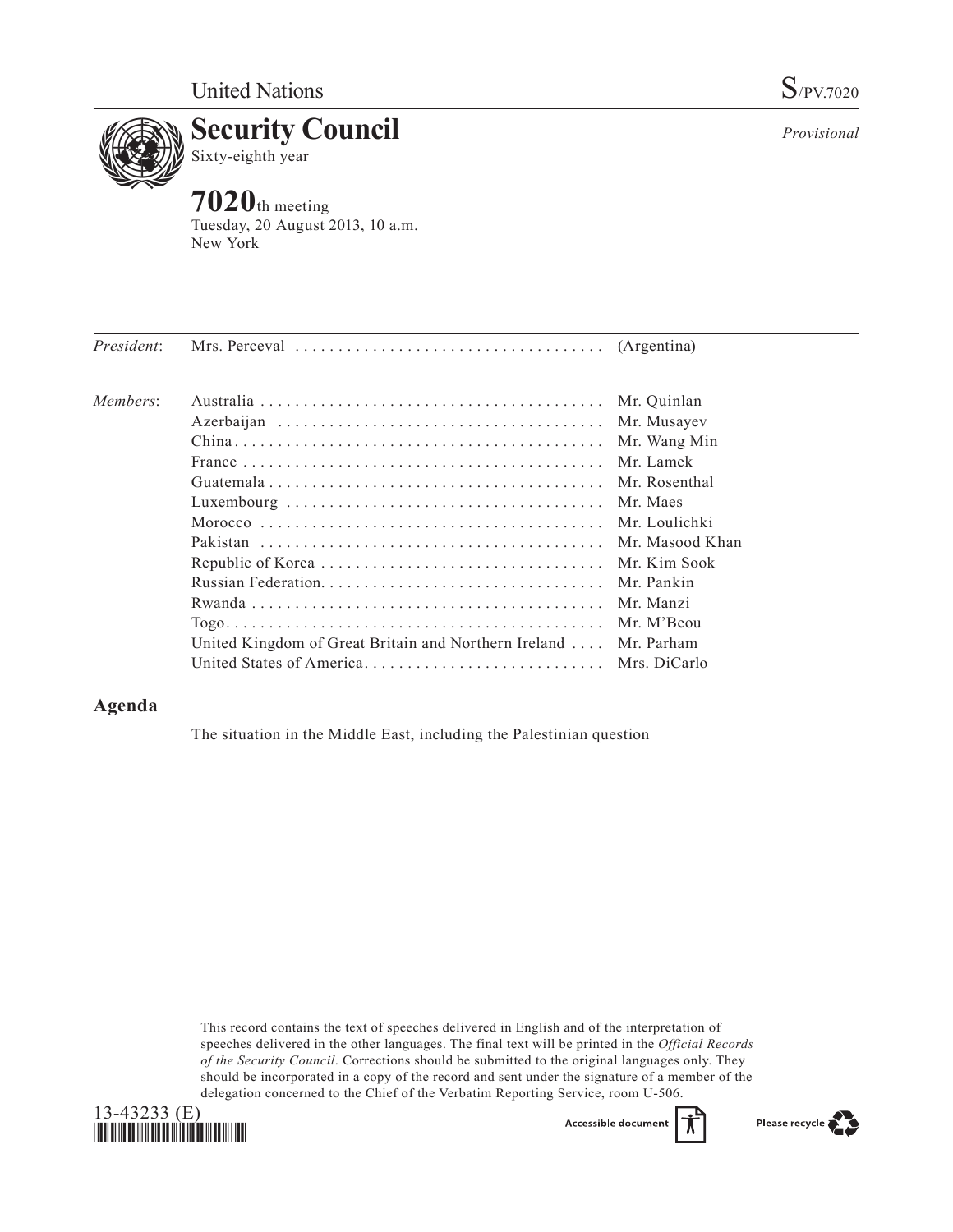*The meeting was called to order at 10.10 a.m.*

## **Adoption of the agenda**

*The agenda was adopted.*

## **The situation in the Middle East, including the Palestinian question**

**The President** (*spoke in Spanish*): Under rule 39 of the Council's provisional rules of procedure, I invite Mr. Oscar Fernandez-Taranco, Assistant Secretary-General for Political Affairs, to participate in this meeting.

The Security Council will now begin its consideration of the item on its agenda.

I give the floor to Mr. Fernandez-Taranco.

**Mr. Fernandez-Taranco**: The Council meets again amid continued regional unrest, with a volatile situation in Egypt, a fragile Lebanon and ongoing turmoil in Syria. The Secretary-General has issued two statements in recent days regarding the situation in Egypt, and the Deputy Secretary-General briefed Council members last Thursday. The developments in Egypt and their regional implications continue to be of great concern and merit our close attention. In the period under review, we also witnessed a small but important opening for peace with the launch, last month, of resumed direct talks between Israelis and Palestinians. It has long been the belief of the United Nations that progress on the Israeli-Palestinian conflict could have a positive impact on regional stability. That has become all the more critical in recent weeks against the backdrop of such troubling developments elsewhere in the region.

Efforts led by the United States Secretary of State over a four-month period culminated in a series of preparatory meetings between the negotiators in Washington, D.C., on 29 and 30 July, where parties agreed on an agenda that would cover all core final status issues and to working towards a comprehensive agreement within nine months. Those meetings were followed by a first formal round of talks in Jerusalem on 14 August, after the release of 26 pre-Oslo prisoners from Gaza and the West Bank, based on an Israeli Cabinet decision of 29 July. A second round took place between negotiators today in Jericho. In its statement of 30 July, the Quartet welcomed the resumption of talks and reiterated its members' shared commitment

to helping the parties achieve a negotiated two-State solution within the agreed time frame. Quartet envoys intend to meet soon to discuss next steps.

It is against that background that the Secretary-General travelled to the region — to Jordan, Palestine and Israel — on 15 and 16 August to lend his personal support to the leaders on both sides. He has been encouraged by the seriousness of the efforts to bring the parties to the negotiating table after a prolonged political stalemate, and he has praised the determination of United States Secretary of State Kerry in that regard. He also welcomed the appointment of United States special envoy for Israeli-Palestinian Negotiations, Mr. Martin Indyk. He was particularly heartened by the bold decision of President Abbas and Prime Minister Netanyahu to embark on direct dialogue, which remains the single most credible path to a solution. The Secretary-General found both Palestinian and Israeli leaderships recommitted to the vision of a two-State solution, which is clearly in the best interest of both peoples. His own message was that this is an opportunity neither could afford to miss. It is his firm belief that direct negotiations are the only way through which Palestinians can realize their rightful aspirations for an independent and viable Palestinian State, and Israelis can meet their legitimate security needs and finally become a crucial partner in the development of a stable and prosperous Middle East.

The Secretary-General continues to believe that a two-State solution can be achieved through negotiations that resolve permanent status issues such as borders, security, refugees and Jerusalem. For those negotiations to have a chance at success, they need to be meaningful, with a clear political horizon, and yield early dividends in the immediate period ahead.

The Secretary-General recognizes that the road ahead is fraught with obstacles. He has nevertheless appealed to political leaders on both sides, as well as to Palestinian and Israeli youth, to overcome their deep scepticism and embolden their leaders in efforts to shape the better future their peoples deserve. It is incumbent opon regional and international stakeholders to help the parties carry those efforts forward. Both sides now need to sustain an environment conducive to the peace process moving forward. The parties must refrain from actions that would risk undermining prospects during the negotiations, and there have to be visible improvements in the situation on the ground.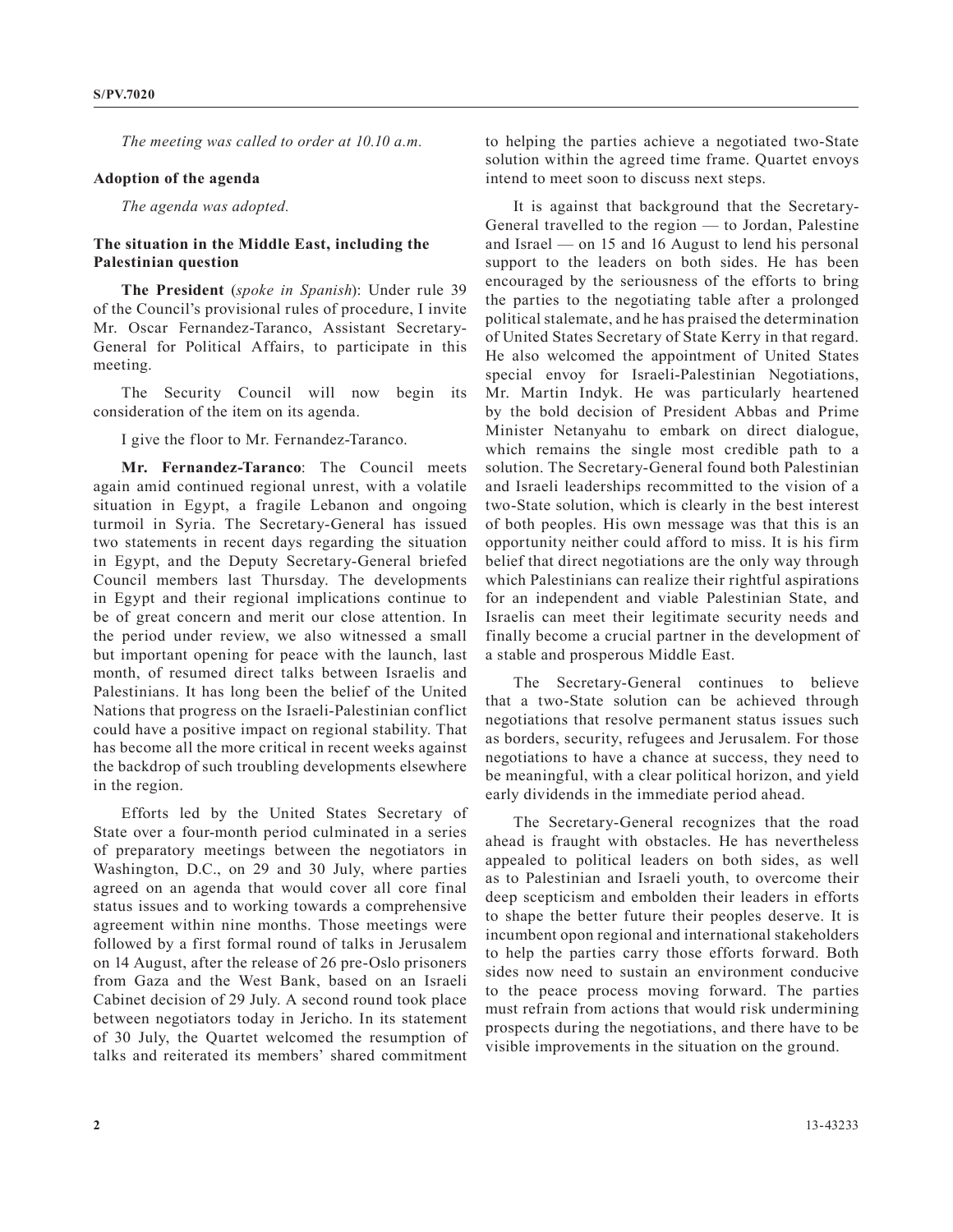The reporting period witnessed a decrease in search and arrest operations conducted by Israeli security forces; 229 such operations in the West Bank resulted in 276 Palestinians arrested. A total of 88 Palestinian civilians were injured by Israeli forces, including 20 children and 5 women. Two Israeli soldiers were injured by Palestinians. However, in a worrisome development, on 19 August, 39 Palestinians, including 18 children, were forcibly evicted and their homes were destroyed in what appears to be a significant increase in demolitions in East Jerusalem during the reporting period. At least six other structures were also demolished today in Area C.

As reported last month, the Israeli authorities implemented a number of measures aimed at easing access for Palestinians from the rest of the West Bank to East Jerusalem during the holy month of Ramadan. Israeli authorities also partially opened the historic access road into Hebron city from the south to Palestinian traffic, which had been closed for the last 12 years, citing security concerns for nearby settlers. Though limited, such measures represent important steps forward at this crucial moment in the political process. The Secretary-General was encouraged by indications from the Israeli authorities of additional measures in the planning to further ease restrictions on Palestinian movement and access, whether of people or goods.

At the same time, the Secretary-General remained deeply troubled by Israel's continuing settlement activity in the West Bank, including East Jerusalem, referencing recent announcements of the approval of some 2,000 housing units. The position of the United Nations on settlements being against international law remains firm. Furthermore, settlement activity deepens mistrust, undermines efforts to advance peace and will ultimately render a two-State solution impossible.

Continued settler violence is also disconcerting. On 25 July, Israeli settlers set fire to about 100 Palestinianowned olive trees in the village of Mikhmas, near Ramallah. Such violent attacks undermine the livelihoods of communities across the West Bank. I urge the Israeli authorities to ensure that all measures are taken ahead of the olive harvest later next month to protect Palestinians and their property and enable Palestinian access to their land to maintain their crops year-round.

The Secretary-General has welcomed the Israeli Cabinet's decision on the release of pre-Oslo prisoners. He nevertheless remains concerned about the fate of some 5,000 Palestinian prisoners in Israeli jails, especially those on hunger strike — of which there are currently 10, after 4 Jordanians ended their strike — and those in administrative detention, who should be either tried or released.

In Ramallah, the Secretary-General met with the newly reappointed Palestinian Prime Minister, Rami Hamdallah, who was asked by President Abbas on 15 August to form a new Government within five weeks. He reiterated the United Nations commitment to ensuring the development of Palestinian communities in the West Bank and Gaza deserving of economic growth and recovery, with access to land, sea and resources. He further supported efforts to shore up the Palestinian economy and safeguard the important State-building achievements, issues that will be addressed in next month's meeting of the Ad Hoc Liaison Committee for the Coordination of the International Assistance to Palestinians.

On the occasion of his visit, the Palestinian Authority and the United Nations signed the first-ever United Nations development assistance framework for the State of Palestine. Describing the collective United Nations response to national development priorities, the framework places the Palestinian people at the centre of development programming and empowers people to exercise human rights, enjoy access to basic services and achieve their right to an adequate standard of living.

The calm in Gaza has been tentative, with six projectiles shot at Israel, acts that we strongly condemn. Two Israeli incursions and one air strike were recorded during the reporting period. One Palestinian was killed while attempting to infiltrate Israel through the fence in the north-east of Al-Bureij refugee camp on 10 August, and six others were injured in similar situations, including three at sea. Three Palestinians were arrested on 17 August while attempting to swim towards Israel west of Beit Lahia. We call on Israel to show maximum restraint in such situations and make every effort to protect Palestinian civilians.

Gaza remains a high priority for the United Nations and must not be forgotten in the context of a resumed peace process. Despite early negative reactions, we express the hope that the Hamas de facto authorities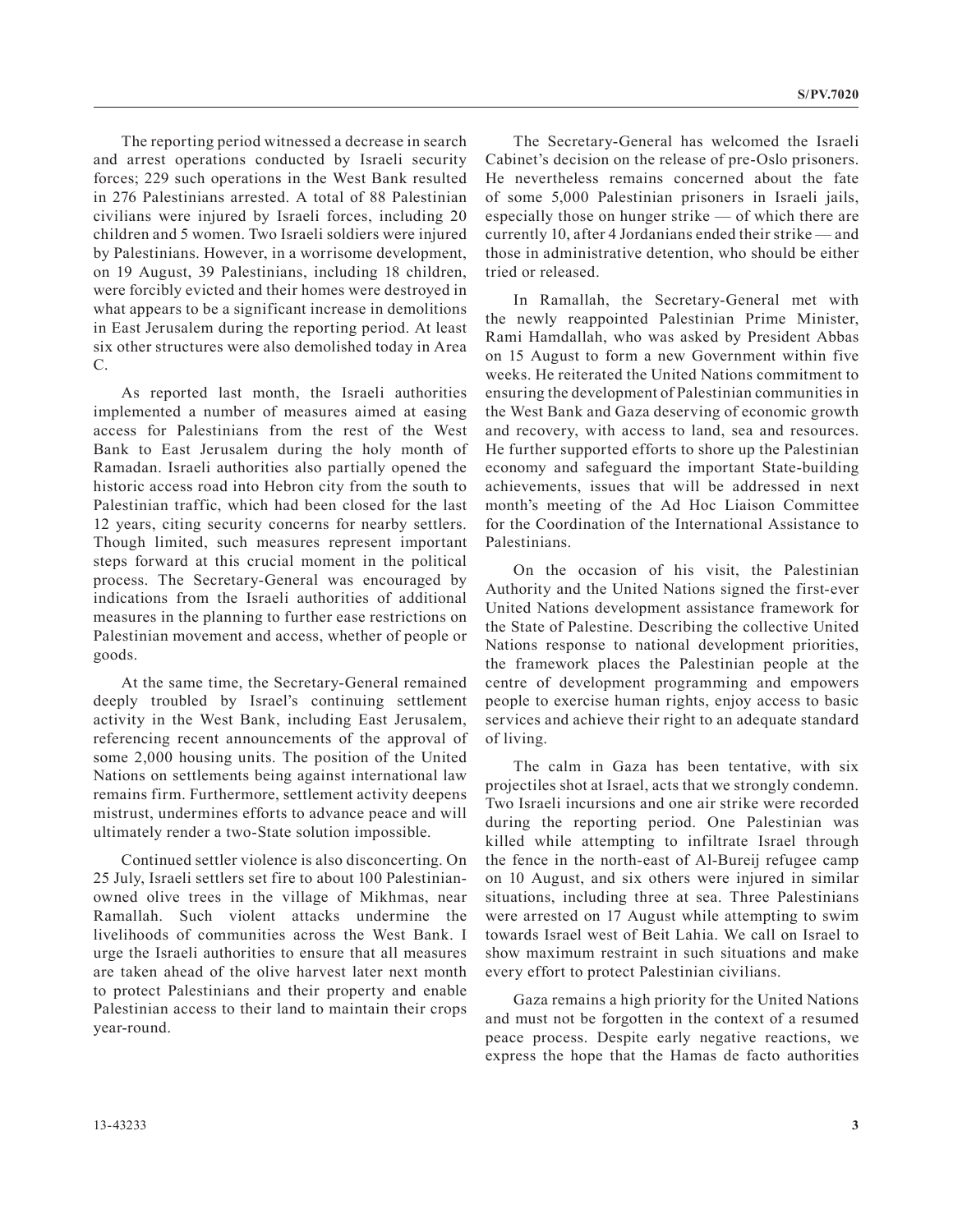will not hamper efforts to achieve the two-State solution, which is the only opportunity for achieving lasting peace and ending the isolation of the Gaza Strip.

As a result of political developments in Egypt, access through Rafah has been restricted for security reasons. Combined with the long-standing restrictions on the free movement of people and goods via Israel, such measures have continued to have an adverse impact on the civilian population, including by limiting access to health care for some of the most vulnerable patients in Gaza and resulting in shortages in key medical supplies. The continued robust measures undertaken by the Egyptian authorities against illegal activity through tunnels into Gaza have also affected the availability of key commodities, in particular construction materials.

Access through legal crossings has therefore become all the more critical. The Secretary-General has seriously engaged relevant partners, including the Israeli authorities, at the request of the Palestinian Government, on further increasing access through legal crossings and in particular on liberalizing access of construction materials into Gaza. We are hopeful that positive steps in that regard will be taken soon. Such steps would further solidify the November ceasefire understanding, which calls for the lifting of closures and addressing of Israel's security concerns.

In the latest incident in the Sinai peninsula, yesterday we witnessed alarming news of an ambush on two minibuses, which killed 25 Egyptian police officers. The Secretary-General condemned the ambush, and the United Nations hopes that the perpetrators will be swiftly identified and brought to justice.

In a separate yet troubling development, three missiles were shot on the night of 12 August at the resort city of Eilat. Two missiles were intercepted by the Iron Dome system and no damage was reported. A terror group named Ansar Bayt Al-Maqdis claimed responsibility for the attack. Such shootings are unacceptable and condemned in the strongest terms.

Let me turn to the situation in the Syrian Arab Republic, where bloodshed continues unabated. The Government forces continue to use indiscriminate shelling and air strikes against densely populated civilian areas, with absolute disregard for the protection of civilians. For their part, armed opposition groups also continue to fail in their obligation to protect civilians, and many continue to engage in military operations within populated areas. Both warring sides

also continue to commit acts of torture, abduction and kidnapping, at times along sectarian lines.

It is critical that both sides be reminded of their obligations under international human rights and humanitarian law. It is important that all efforts be made to ensure that those committing international crimes, regardless of their rank, position or affiliation, will be held accountable.

Reports of military confrontations and displacement throughout the country along sectarian lines threaten to further unravel the social fabric of Syrian society. We are very concerned about incidents of kidnappings of clerics and of civilians in general. The continued influx of foreign fighters exacerbates sectarian and ethnic tensions and must be brought to an end.

Meanwhile, in the absence of a long-called-for political solution, humanitarian needs are growing by the minute, outpacing our efforts to respond. Well above 6.8 million Syrians now depend on humanitarian assistance. More than 4 million Syrians are estimated to be displaced inside their own country, and nearly 2 million Syrians are now registered and/or assisted as refugees in Syria's neighbouring countries. Over the past few days, the world has watched with grave concern the exodus of over 20,000 people from northeastern Syria into Iraq.

Access to those in need continues to be a challenge. The United Nations and our humanitarian partners count on the Security Council to assist in facilitating access to all those in need inside Syria and neighbouring countries.

The position of the Secretary-General remains unchanged: there is no military solution to the conflict. The legitimate demands of the Syrian people for freedom and dignity will not be silenced by arms. Recent military victories by Government forces should not give the Government false confidence that it can win militarily. Likewise, promises of arms should not push the opposition towards different priorities or expectations other than a political solution. What is urgently needed is a political solution. In that regard, we continue to do our best to endeavour that the Geneva Conference takes place as soon as possible. Technical preparations are almost complete. We hope that the entire international community will remain committed to the process and contribute to its success, in word and in action.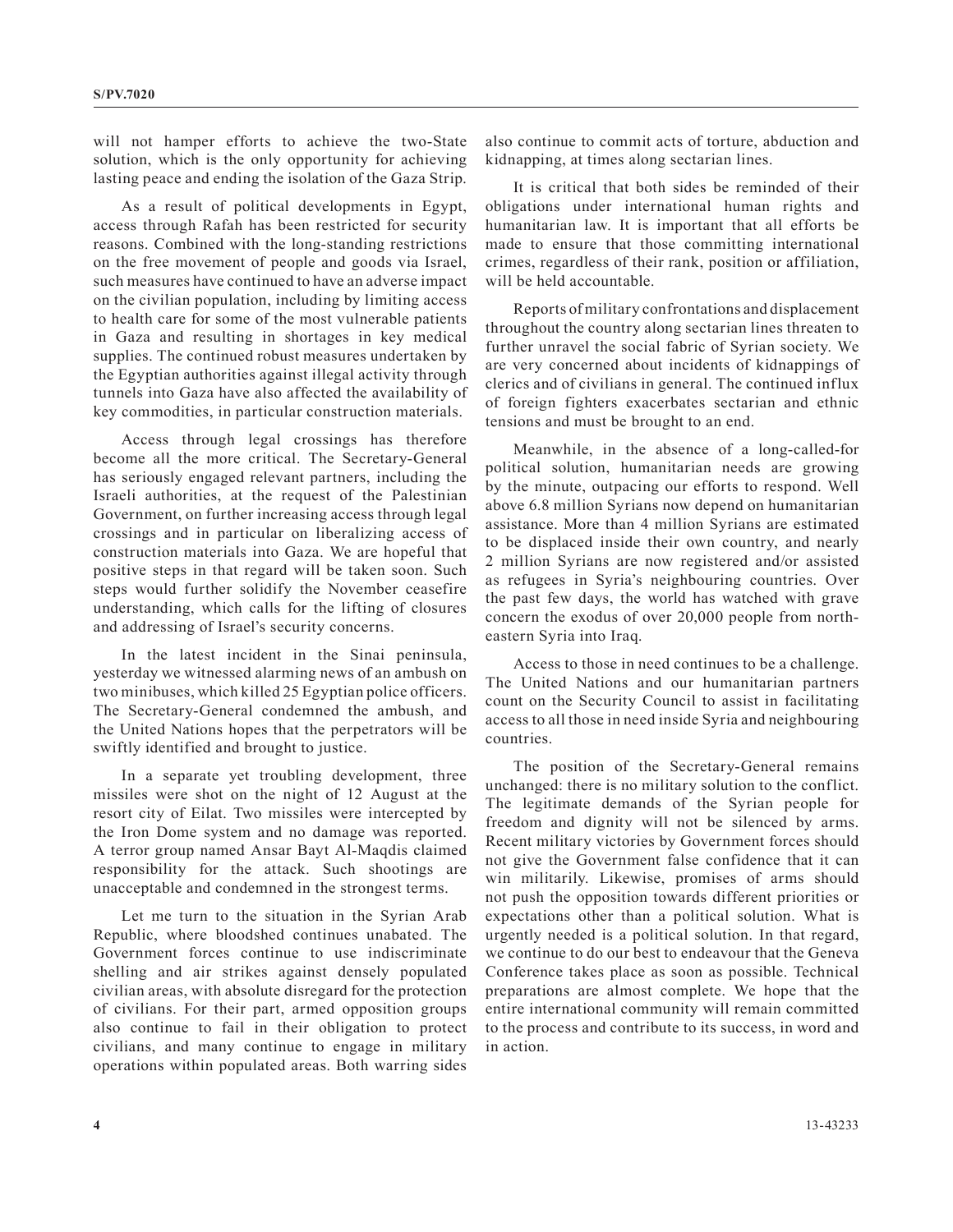The Secretary-General remains gravely concerned at the reports of alleged use of chemical weapons in Syria. The United Nations mission to investigate allegations of the use of chemical weapons in the Syrian Arab Republic, led by Mr. Åke Sellström, arrived in Damascus on Sunday, 18 August and began its work yesterday. As agreed with the Government, the team will conduct its activities in the country for a period of up to 14 days, extendable by mutual consent. The mission will contemporaneously investigate the alleged use of chemical weapons reported by the Government of Syria in Khan Al-Asal and two other allegations of the use of chemical weapons reported by Member States. The names of those two sites have been conveyed to the Syrian authorities following their acceptance of the modalities of the conduct of the mission. In parallel, the two parties will discuss other allegations and their related sites.

On the Golan, the situation remains volatile, with intense shelling and heavy clashes between the Syrian armed forces and armed members of the opposition occurring inside the area of separation. From 17 August, clashes intensified in the area of separation, in particular, near United Nations positions 68 and 69, which forced peacekeepers at those positions to take shelter. No injuries to United Nations Disengagement Observer Force (UNDOF) personnel were reported, although indirect fire caused damage to those United Nations positions. On the same day, Israel Defense Forces (IDF) fired at least two guided missiles from the Alpha side across the ceasefire line, in response to earlier fire from the Bravo side that crossed the ceasefire line. UNDOF observed the continued presence of roadblocks with improvised explosive devices (IEDs) in the vicinity of two United Nations positions and a United Nations observation post, which affects the freedom of movement of UNDOF personnel. Incidents of threatening behaviour against UNDOF personnel from armed members of the opposition were also reported. On 12 August, two UNDOF vehicles were fired upon by an unidentified gunman. There were no injuries to troops or damage to either vehicle.

In Lebanon, the relative calm during the reporting period ended tragically with the devastating bomb explosion on 15 August in the Beirut suburb of Rouweiss, in which at least 24 people were killed and more than 300 injured. The Secretary-General strongly condemned the bombing — the deadliest such incident since 2005 — stressing the international community's

continued support for Lebanon and urging all Lebanese to remain united, rally around their State institutions and safeguard their country's security and stability. President Sleiman convened the Higher Defence Council, which called for apprehending "those behind terrorist attacks in Lebanon". A previously unknown group, the Brigades of Aisha, claimed responsibility and threatened further attacks.

Other security incidents included the firing on 1 August of two rockets in the Yarze suburb of Beirut, where the Presidential Palace and Defense Ministry are located. On 4 August, the explosion of an IED uncovered at least 18 more ready-to-use IEDs, maps and future targets. On 18 August, the discovery of a vehicle containing 250 kilograms of explosives in Naameh, south of Beirut, led to the arrest of four people in connection with a car bombing ring.

The Syrian crisis continued to affect Lebanon's stability, especially in the border areas. On 18 August, five rockets struck Hermel without casualties. On 11 August, the mayor of Arsal was hurt when his convoy came under fire in the town of Al-Labweh. On 8 August, the Lebanese Armed Forces (LAF) arrested three gunmen attempting to cross the border via Arsal, confiscating weapons and a suicide vest. On 9 August, two Turkish pilots were kidnapped on the road from Beirut International Airport in an incident believed to be linked to the abduction of Lebanese pilgrims in Syria.

Despite the efforts of Prime Minister-designate Salam, progress in forming a Government has yet to be seen. However, a 2 August decree to renew the term of the LAF Commander and the Chief of Staff for two years helped ensure institutional continuity in the Army. In a speech on Army Day, President Sleiman stated that the Army's duty will be difficult if one or more Lebanese actors were involved in extraterritorial conflicts, thereby causing external crises to be imported.

The area of operations of the United Nations Interim Force in Lebanon (UNIFIL) remained generally calm, despite almost daily Israeli violations of Lebanese airspace. UNIFIL, in coordination with the parties, is investigating the circumstances of an explosion in the Labouneh area, north of the Blue Line, on 7 August, in which four Israel Defense Forces personnel were reportedly injured. Preliminary findings confirm the presence of the IDF at the location, in violation of the Blue Line and in breach of the terms of the